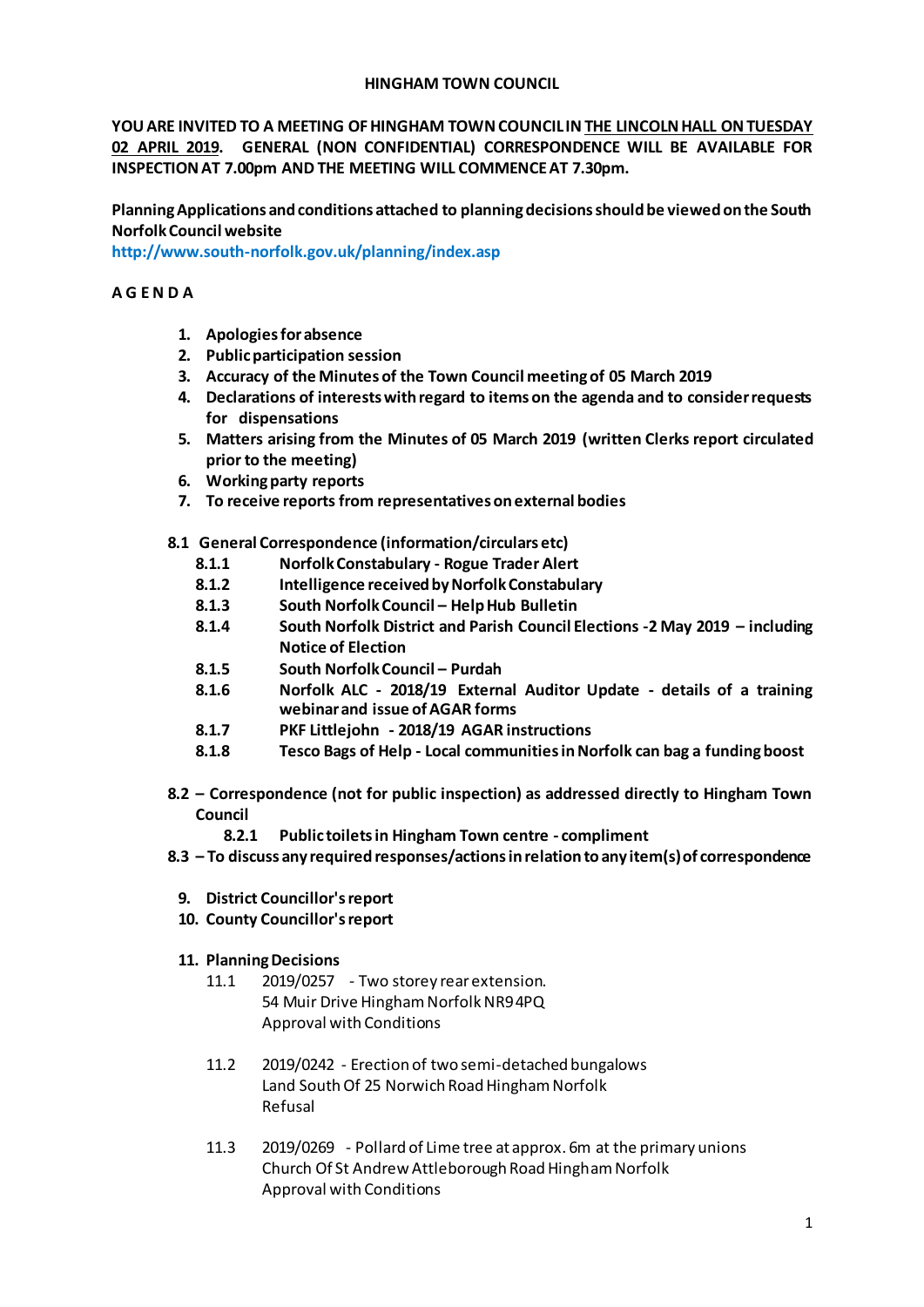- 11.4 2019/0225 Erection of summer house Millside Mill Corner Hingham NR9 4LG Approval with Conditions
- 11.5 2019/0114 Replacement of existing rear door. Kingsley Cottage 14 The Fairland Hingham Norfolk NR9 4HN Approval with Conditions
- 11.6 2019/0081 Change of covering material for proposed flat roof (Erection of new single storey rear extension and alterations - 2018/0543) Seamere Seamere Road Hingham Norfolk NR9 4LP Approval with Conditions
- 11.7 2019/0061 Erection of detached double garage White Lodge Farm Hardingham Road Hingham NR9 4LY Withdrawn
- 11.8 2019/0085 Change of use from light industrial to retail use. Unit 5 Ironside Way Hingham Norfolk NR9 4LF Approval with Conditions

# **12. Planning Applications (as notified by SNC for consultation)**

- **12.1 2019/0573 - Proposed single storey side extension 5 Hopsack Road Hingham NR9 4FB**
- **12.2 2019/0568 - Single storey front extension. Orchard House Mill Corner Hingham Norfolk NR9 4LG**
- **12.3 2019/0541 - Erection of two storey detached dwelling with integral double garage. Land South East Of Rectory Gardens Hingham Norfolk**
- **12.4 Amended application 2018/1843 - Land East of The Fields Hingham Proposal: Dwellinghouse and garage**
- **12.5 2019/0182 - Chestnut Farm Deopham Road Hackford NR18 9HJ Erection of two livestock buildings, to house pigs for fattening.**
- *13. (other planning applications where the Town Council is not a consultee – for information only)*

*13.1 2019/0624 - Sycamore tree - Fell Open for comment icon 1 Hardingham Street Hingham NR9 4JB*

- **14. To receive any updates on/discuss the transfer of the public toilets**
- **15. To note/reminder of the date of the Annual Town Meeting on16 April 2019 - all reports to be received by the Clerk by 08 April 2019 please.**
- **16. To consider a resident's request for a dog waste bin to be placed on Greenacre Road near to Primrose Road**
- **17. To consider the proposal from the Hingham Society to place a plaque in recognition of their funding of the replacement Fairland oak trees**